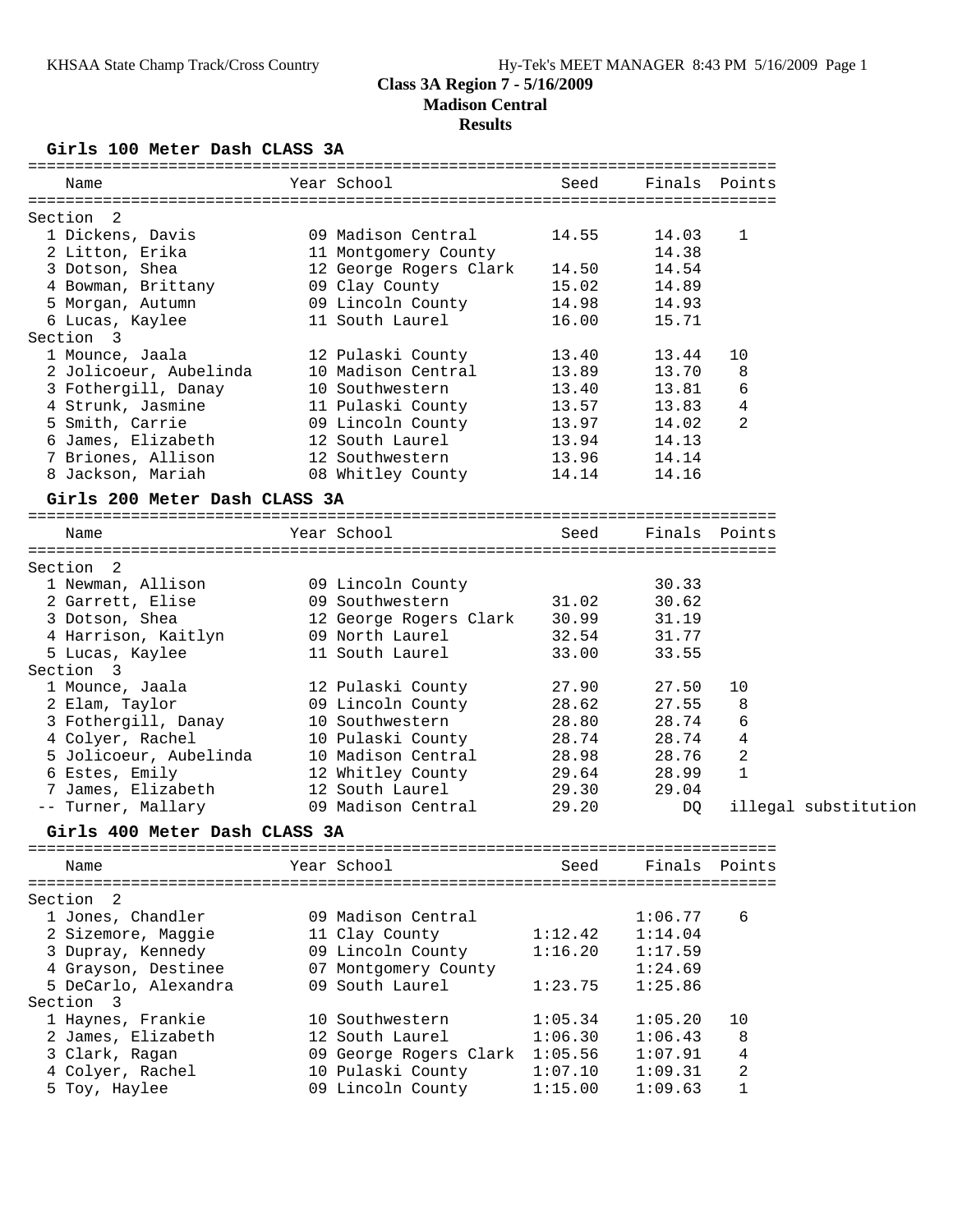**Madison Central**

| Girls 400 Meter Dash CLASS 3A    |                                 |          |          |                |
|----------------------------------|---------------------------------|----------|----------|----------------|
| 6 Strunk, Jasmine                | 11 Pulaski County               | 1:08.10  | 1:10.14  |                |
| 7 Culver, Tylar                  | 11 Whitley County               | 1:14.23  | 1:13.65  |                |
| 8 Eaton, Elizabeth               | 11 Southwestern                 | 1:12.96  | 1:14.29  |                |
| Girls 800 Meter Run CLASS 3A     |                                 |          |          |                |
|                                  |                                 |          |          |                |
| Name                             | Year School                     | Seed     | Finals   | Points         |
| Section<br>1                     |                                 |          |          |                |
| 1 Bunch, Alex                    | 8 Lincoln County                | 2:29.58  | 2:33.91  | 10             |
| 2 Bowman, Brittany               | 09 Clay County                  | 2:40.04  | 2:38.19  | 8              |
| 3 Norris, Laura                  | 10 Southwestern                 | 2:42.71  | 2:46.90  | 6              |
| 4 Meece, Shelby                  | 09 Lincoln County               |          | 2:47.72  | 4              |
| 5 Evans, Kate                    | 10 George Rogers Clark 2:39.86  |          | 2:50.06  | 2              |
| 6 Hamm, Zoey                     | 10 Pulaski County               | 2:45.00  | 2:50.66  | $\mathbf{1}$   |
| 7 Ingram, Paige                  | 08 Pulaski County               | 2:41.00  | 2:55.38  |                |
| 8 Huelskamp, Paula               | 12 Whitley County               | 3:00.33  | 2:57.55  |                |
| 9 Marcum, Nikki                  | 09 North Laurel                 | 2:51.14  | 3:01.15  |                |
| 10 Byrd, Tabitha                 | 10 Clay County                  | 3:02.74  | 3:05.61  |                |
| 11 Eaton, Elizabeth              | 11 Southwestern                 | 2:51.10  | 3:12.98  |                |
| 12 Grayson, Destinee             | 07 Montgomery County            |          | 3:28.15  |                |
| 13 Eaves, Hannah                 | 12 George Rogers Clark 3:26.94  |          | 3:29.90  |                |
| Girls 1600 Meter Run CLASS 3A    |                                 |          |          |                |
|                                  |                                 |          |          |                |
| Name                             | Year School                     | Seed     | Finals   | Points         |
|                                  |                                 |          |          |                |
| 1 Bunch, Alex                    | 8 Lincoln County                | 5:40.35  | 5:38.90  | 10             |
| 2 Belwood, Emily                 | 08 Southwestern                 | 6:02.35  | 6:00.39  | 8              |
| 3 Evans, Kate                    | 10 George Rogers Clark 6:03.17  |          | 6:10.37  | 6              |
| 4 Ingram, Paige                  | 08 Pulaski County               | 6:03.40  | 6:11.13  | 4              |
| 5 Toler, Tiffany                 | 09 George Rogers Clark 6:20.36  |          | 6:25.12  | $\overline{c}$ |
| 6 Ruby, Raegan                   | 07 Pulaski County               | 6:25.51  | 6:26.44  | $\mathbf{1}$   |
| 7 Culver, Tylar                  | 11 Whitley County               | 6:31.90  | 6:38.88  |                |
| 8 Byrd, Tabitha                  | 10 Clay County                  | 7:32.24  | 7:09.98  |                |
| 9 DeCarlo, Alexandra             | 09 South Laurel                 | 7:03.20  | 7:14.39  |                |
| 10 Barton, Karlee                | 10 Southwestern                 |          | 7:28.56  |                |
| Girls 3200 Meter Run CLASS 3A    |                                 |          |          |                |
|                                  |                                 |          |          |                |
| Name                             | Year School                     | Seed     | Finals   | Points         |
| 1 Bowers, Kayln                  | 12 Pulaski County               | 12:48.00 | 12:25.02 | 10             |
| 2 Belwood, Emily                 | 08 Southwestern                 |          | 12:54.45 | 8              |
| 3 Frith, Emily                   | 10 Lincoln County               | 12:57.02 | 13:04.47 | 6              |
| 4 Crowe, Kotey                   | 12 Southwestern                 | 14:10.98 | 14:17.82 | $\overline{4}$ |
| 5 Darnell, Lindy                 | 09 George Rogers Clark 14:18.43 |          | 14:26.91 | $\sqrt{2}$     |
| 6 Petrey, Genna                  | 8 George Rogers Clark 14:49.86  |          | 15:00.33 | 1              |
| 7 Collins, Brittany              | 12 Clay County                  | 15:17.02 | 15:41.29 |                |
| Girls 100 Meter Hurdles CLASS 3A |                                 |          |          |                |
|                                  |                                 |          |          |                |
| Name                             | Year School                     | Seed     | Finals   | Points         |
| 1 Boatman, Kasey                 | 12 Pulaski County               | 21.56    | 21.24    |                |
|                                  |                                 |          |          |                |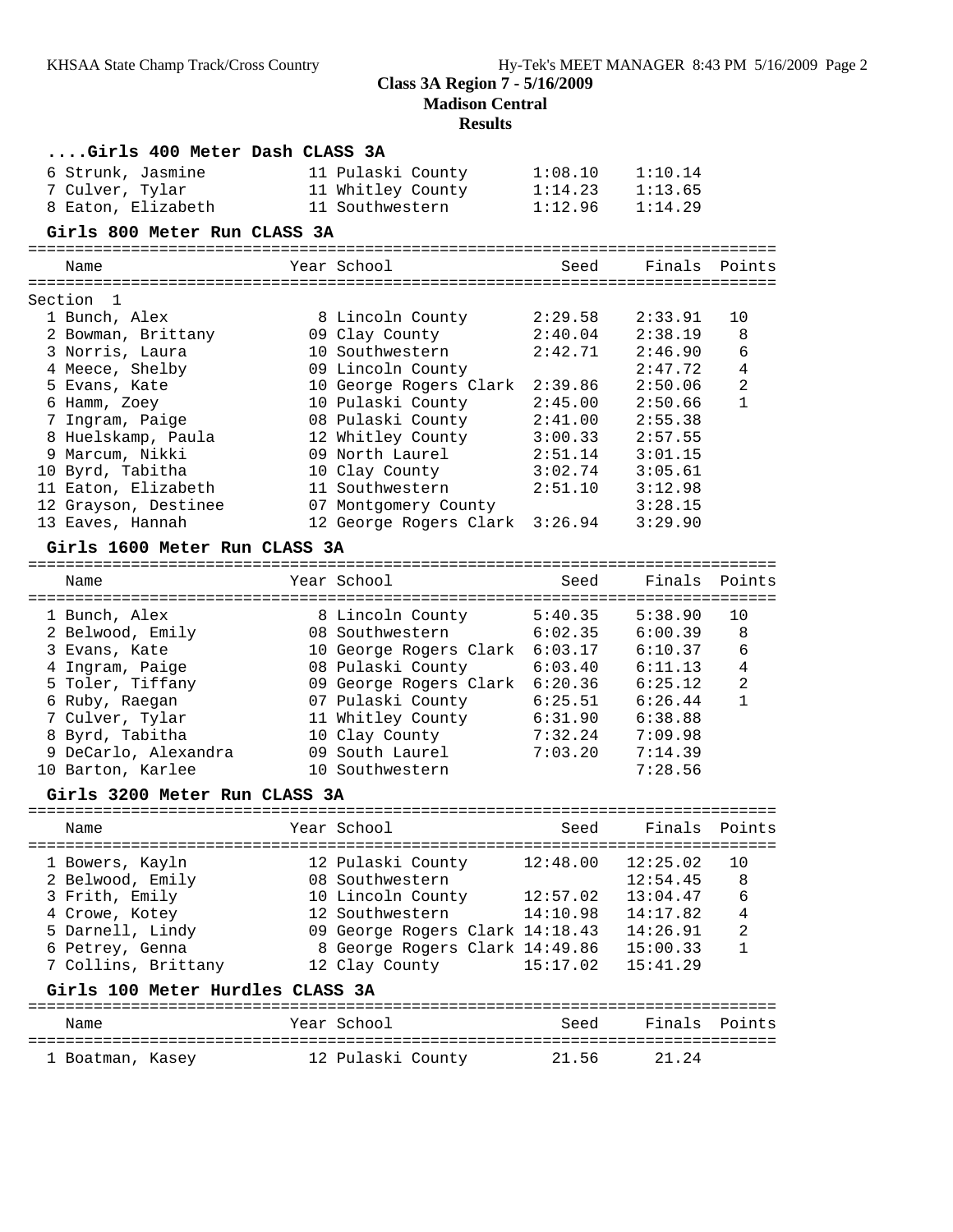| Girls 100 Meter Hurdles CLASS 3A           |                                                                                                   |                |                            |               |                      |
|--------------------------------------------|---------------------------------------------------------------------------------------------------|----------------|----------------------------|---------------|----------------------|
| 2 Shkraba, Angelica                        | 07 Montgomery County                                                                              |                | 21.52                      |               |                      |
| 3 Gapp, Ivy                                | 09 George Rogers Clark                                                                            | 22.79          | 22.48                      |               |                      |
| 4 Stout, Emily                             | 11 Pulaski County                                                                                 | 21.14          | 22.49                      |               |                      |
| -- Estes, Taylor                           | 09 Lincoln County                                                                                 | 22.58          | DQ                         |               | pushed hurdle with h |
| Section 2                                  |                                                                                                   |                |                            |               |                      |
| 1 Woolum, Ashley                           | 09 North Laurel                                                                                   | 16.34          | 16.69                      | 10            |                      |
| 2 Estes, Emily 12 Whitley County           |                                                                                                   | 17.91          | 17.55                      | 8             |                      |
| 3 Corso, Katie                             | 10 North Laurel                                                                                   | 18.31          | 17.73                      | 6             |                      |
| 4 Crowe, Kotey                             | 12 Southwestern                                                                                   | 18.44          | 18.77                      | 4             |                      |
| 5 Smith, Tiffany                           | 10 Clay County                                                                                    | 19.48          | 19.61                      | 2             |                      |
| 6 Barton, Karlee $10$ Southwestern $19.70$ |                                                                                                   |                | 19.99                      | 1             |                      |
| 7 Tye, Kristen                             | 12 Whitley County 19.92                                                                           |                | 20.22                      |               |                      |
|                                            |                                                                                                   |                | 20.93                      |               |                      |
| Girls 300 Meter Hurdles CLASS 3A           |                                                                                                   |                |                            |               |                      |
| Name                                       | Year School                                                                                       | Seed           |                            | Finals Points |                      |
|                                            |                                                                                                   |                |                            |               |                      |
| Section 1                                  |                                                                                                   |                |                            |               |                      |
| 1 Shkraba, Angelica                        | 07 Montgomery County                                                                              |                | 1:03.12                    |               |                      |
| 2 Wells, Megan                             | 09 Montgomery County                                                                              |                | 1:05.15                    |               |                      |
| 3 Gapp, Ivy                                | 09 George Rogers Clark 1:06.43                                                                    |                | 1:07.11                    |               |                      |
| 4 Stout, Emily                             | 11 Pulaski County 1:03.00                                                                         |                | 1:08.74                    |               |                      |
| 5 Boatman, Kasey                           | 12 Pulaski County                                                                                 | 1:03.40        | 1:10.01                    |               |                      |
| Section <sub>2</sub>                       |                                                                                                   |                |                            |               |                      |
| 1 Corso, Katie                             | 10 North Laurel                                                                                   | 52.73<br>48.84 | 52.20                      | 10            |                      |
| 2 Woolum, Ashley                           | 09 North Laurel                                                                                   |                | 52.59<br>54.48 54.35       | 8             |                      |
| 3 Crowe, Kotey                             | 12 Southwestern                                                                                   |                |                            | 6             |                      |
| 4 Smith, Tiffany 10 Clay County            |                                                                                                   |                | 57.06 54.68<br>57.10 57.07 | 4<br>2        |                      |
|                                            |                                                                                                   |                |                            | 1             |                      |
| 6 Tye, Kristen<br>7 Holbrook, Shawnee      |                                                                                                   |                | 58.56                      |               |                      |
| 8 Barton, Karlee                           | 12 Whitley County 57.69 58.56<br>09 Whitley County 58.60 1:00.35<br>10 Southwestern 57.43 1:00.71 |                |                            |               |                      |
|                                            |                                                                                                   |                |                            |               |                      |
| Girls 4x100 Meter Relay CLASS 3A           |                                                                                                   |                |                            |               |                      |
| School                                     |                                                                                                   | Seed           | Finals Points              |               |                      |
|                                            |                                                                                                   |                |                            |               |                      |
| Section 1                                  |                                                                                                   |                |                            |               |                      |
| 1 Madison Central                          |                                                                                                   | 55.97          | 53.85                      | 10            |                      |
| 1) Jones, Chandler 09                      | 2) Turner, Mallary 09                                                                             |                |                            |               |                      |
| 3) Holker, Whitney 11                      | 4) McKune, Laura 11                                                                               |                |                            |               |                      |
| 5) Jolicoeur, Aubelinda 10                 | 6) Dickens, Davis 09                                                                              |                |                            |               |                      |
| 2 Southwestern                             |                                                                                                   | 55.11          | 55.05                      | 8             |                      |
| 1) Briones, Allison 12                     | 2) Fothergill, Danay 10                                                                           |                |                            |               |                      |
| 3) Haynes, Erica 12                        | 4) Fothergill, Devin 12                                                                           |                |                            |               |                      |
| 5) Norris, Laura 10                        | 6) Haynes, Frankie 10                                                                             |                |                            |               |                      |
| 7) Garrett, Elise 09                       | 8) Eaton, Elizabeth 11                                                                            |                |                            |               |                      |
| 3 Pulaski County                           |                                                                                                   | 54.81          | 55.40                      | 6             |                      |
| 1) Strunk, Jasmine 11                      | 2) Colyer, Rachel 10                                                                              |                |                            |               |                      |
| 3) Tilley, Allie 10                        | 4) Mounce, Jaala 12                                                                               |                |                            |               |                      |
| 4 Lincoln County                           |                                                                                                   | 55.68          | 56.10                      | 4             |                      |
| 1) Elam, Taylor 09                         | 2) Gooch, Camilla 11                                                                              |                |                            |               |                      |
| 3) Morgan, Autumn 09                       | Smith, Carrie 09<br>4)                                                                            |                |                            |               |                      |
| 5) Simpson, Melody 09                      | 6)                                                                                                |                |                            |               |                      |
|                                            |                                                                                                   |                |                            |               |                      |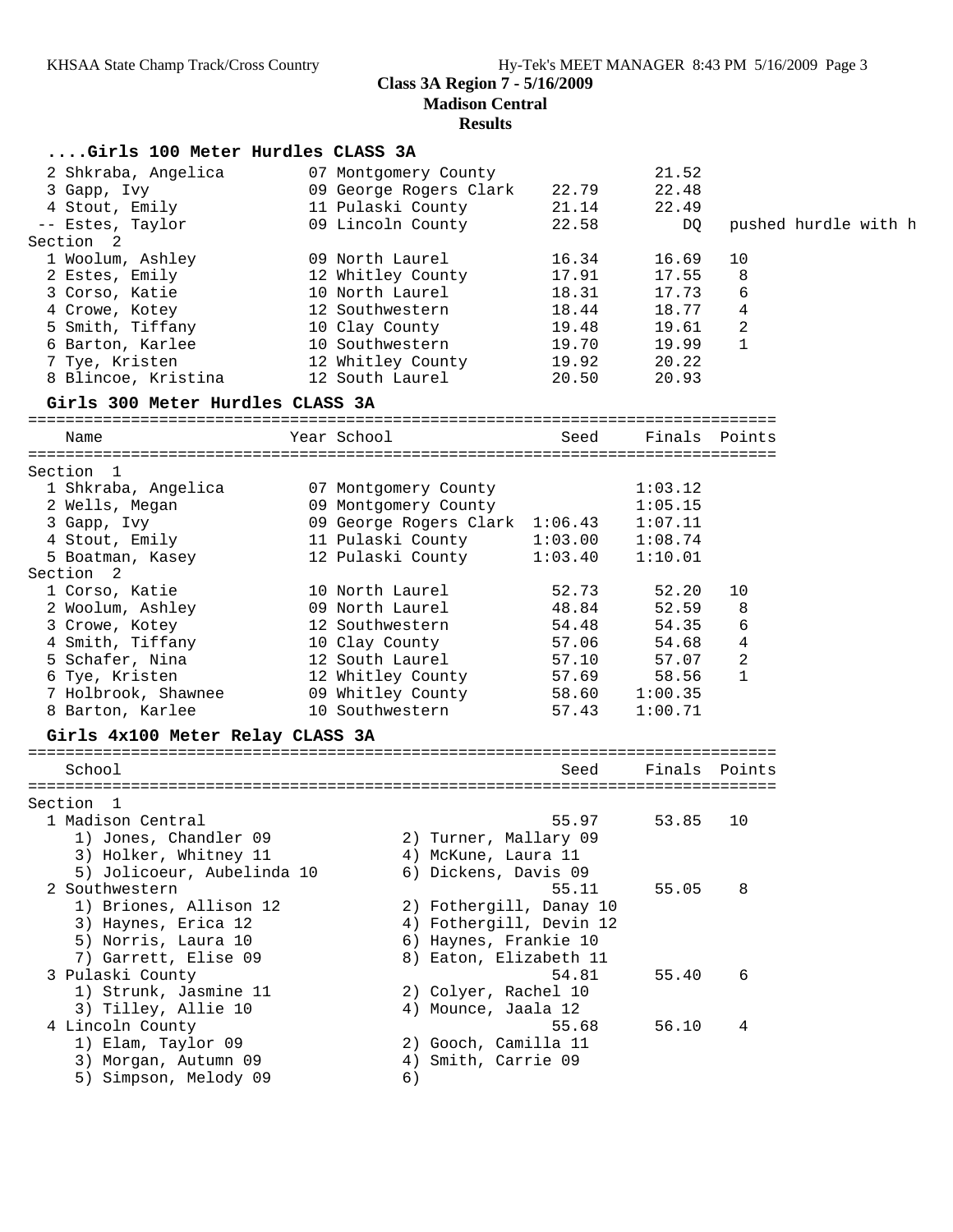#### **Results**

### **....Girls 4x100 Meter Relay CLASS 3A**

| 58.74                    | 56.57 |               |
|--------------------------|-------|---------------|
| 2) Estes, Emily 12       |       |               |
| 4) Jackson, Mariah 08    |       |               |
| 6) Burke, Brandi 11      |       |               |
|                          |       |               |
| 2) Blincoe, Kristina 12  |       |               |
| 4) Roberts, Cheryl 12    |       |               |
| 6) DeCarlo, Alexandra 09 |       |               |
|                          |       | 59.03 1:01.98 |

#### **Girls 4x200 Meter Relay CLASS 3A**

================================================================================ School Seed Finals Points ================================================================================ 1 Madison Central 1:50.40 1:52.27 10 1) Jones, Chandler 09 2) Turner, Mallary 09 3) Holker, Whitney 11 4) McKune, Laura 11 5) Jolicoeur, Aubelinda 10 6) Dickens, Davis 09 2 Southwestern 1:53.99 1:54.23 8 1) Fothergill, Danay 10 2) Norris, Laura 10 3) Haynes, Erica 12 4) Fothergill, Devin 12 5) Briones, Allison 12 6) Haynes, Frankie 10 7) Garrett, Elise 09 8) Eaton, Elizabeth 11 3 Lincoln County 1:57.02 1:58.06 6 1) Elam, Taylor 09 2) Smith, Carrie 09 3) Newman, Allison 09  $\hskip1cm 4)$  Gooch, Camilla 11 5) Simpson, Melody 09 6) 4 George Rogers Clark 2:02.04 2:00.64 4 1) Dotson, Shea 12 2) Kiniry, Robyn 12 3) Toler, Tiffany 09  $\hskip1cm$  4) Clark, Ragan 09 5) Eaves, Hannah 12 (6) Sharrett, Hope 10 5 Pulaski County 1:57.10 2:03.62 2 1) Edens, Brooke 11 2) Crawford, Sarah 09 3) Tilley, Allie 10 (4) Clayton, Kayla 09 6 Montgomery County 2:17.57 1 1) Wells, Megan 09 2) Shkraba, Angelica 07 3) Pidgorodetska, Deana 08 4) Grayson, Destinee 07 5) Newkirk, Elizabeth 06 6)

#### **Girls 4x400 Meter Relay CLASS 3A**

================================================================================ School Seed Finals Points ================================================================================ 1 Southwestern 4:26.12 4:29.62 10 1) Haynes, Frankie 10 2) Briones, Allison 12 3) Haynes, Erica 12 4) Norris, Laura 10 5) Belwood, Emily 08 6) Eaton, Elizabeth 11 7) Garrett, Elise 09 8) Fothergill, Devin 12 2 Madison Central 4:33.98 4:31.33 8 1) Turner, Mallary 09 2) Holker, Whitney 11 3) Jones, Chandler 09 4) Gwanyanya, Melissa 11 5) McKune, Laura 11 6) Jolicoeur, Aubelinda 10 7) Dickens, Davis 09 8) 3 Pulaski County 4:46.00 4:43.38 6 1) Colyer, Rachel 10 2) Mounce, Jaala 12 3) Strunk, Jasmine 11 (4) Tilley, Allie 10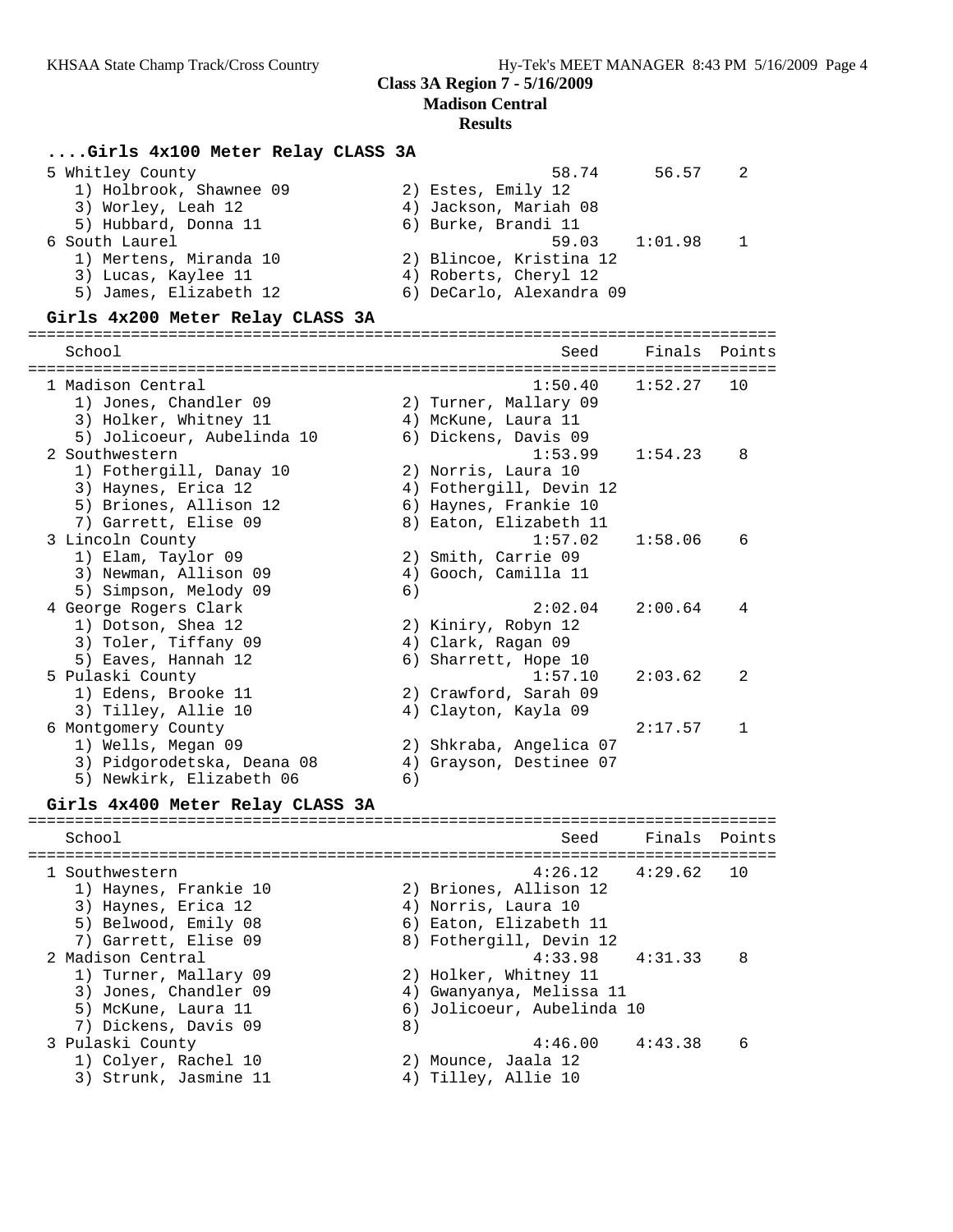# **....Girls 4x400 Meter Relay CLASS 3A**

| 1) Eaton, Elizabeth 11<br>3) Haynes, Frankie 10<br>5) Haynes, Erica 12<br>7) Crowe, Kotey 12<br>3 George Rogers Clark<br>1) Evans, Kate 10<br>3) Darnell, Lindy 09<br>5) Eaves, Hannah 12<br>7) Nance, Ivana 12<br>4 Pulaski County<br>1) Ingram, Paige 08<br>3) Ruby, Raegan 07<br>5) Bowers, Kayln 12<br>5 North Laurel<br>1) Marcum, Nikki 09<br>3) Harrison, Kaitlyn 09<br>Boys 100 Meter Dash CLASS 3A | 8) | 6) Barton, Karlee 10<br>8) Briones, Allison 12<br>11:25.26<br>2) Toler, Tiffany 09<br>4) Petrey, Genna 8<br>6) Sharrett, Hope 10<br>11:09.22<br>2) Hamm, Zoey 10<br>4) Bullock, Megan 10<br>6) Wandt, Anabel 11<br>12:33.11<br>2) Passow, Stephanie 11<br>4) Egner, Tara 09 | 11:24.10<br>11:48.95<br>12:25.41 | 6<br>4<br>2 |
|-------------------------------------------------------------------------------------------------------------------------------------------------------------------------------------------------------------------------------------------------------------------------------------------------------------------------------------------------------------------------------------------------------------|----|-----------------------------------------------------------------------------------------------------------------------------------------------------------------------------------------------------------------------------------------------------------------------------|----------------------------------|-------------|
|                                                                                                                                                                                                                                                                                                                                                                                                             |    |                                                                                                                                                                                                                                                                             |                                  |             |
|                                                                                                                                                                                                                                                                                                                                                                                                             |    |                                                                                                                                                                                                                                                                             |                                  |             |
|                                                                                                                                                                                                                                                                                                                                                                                                             |    |                                                                                                                                                                                                                                                                             |                                  |             |
|                                                                                                                                                                                                                                                                                                                                                                                                             |    |                                                                                                                                                                                                                                                                             |                                  |             |
|                                                                                                                                                                                                                                                                                                                                                                                                             |    |                                                                                                                                                                                                                                                                             |                                  |             |
|                                                                                                                                                                                                                                                                                                                                                                                                             |    |                                                                                                                                                                                                                                                                             |                                  |             |
|                                                                                                                                                                                                                                                                                                                                                                                                             |    |                                                                                                                                                                                                                                                                             |                                  |             |
|                                                                                                                                                                                                                                                                                                                                                                                                             |    |                                                                                                                                                                                                                                                                             |                                  |             |
|                                                                                                                                                                                                                                                                                                                                                                                                             |    |                                                                                                                                                                                                                                                                             |                                  |             |
|                                                                                                                                                                                                                                                                                                                                                                                                             |    |                                                                                                                                                                                                                                                                             |                                  |             |
|                                                                                                                                                                                                                                                                                                                                                                                                             |    |                                                                                                                                                                                                                                                                             |                                  |             |
|                                                                                                                                                                                                                                                                                                                                                                                                             |    |                                                                                                                                                                                                                                                                             |                                  |             |
|                                                                                                                                                                                                                                                                                                                                                                                                             |    |                                                                                                                                                                                                                                                                             |                                  |             |
|                                                                                                                                                                                                                                                                                                                                                                                                             |    |                                                                                                                                                                                                                                                                             |                                  |             |
|                                                                                                                                                                                                                                                                                                                                                                                                             |    |                                                                                                                                                                                                                                                                             |                                  |             |
|                                                                                                                                                                                                                                                                                                                                                                                                             |    |                                                                                                                                                                                                                                                                             |                                  |             |
|                                                                                                                                                                                                                                                                                                                                                                                                             |    | 2) Belwood, Emily 08<br>4) Norris, Laura 10                                                                                                                                                                                                                                 |                                  |             |
|                                                                                                                                                                                                                                                                                                                                                                                                             |    |                                                                                                                                                                                                                                                                             |                                  |             |
| 3) Meece, Shelby 09<br>2 Southwestern                                                                                                                                                                                                                                                                                                                                                                       |    | 4) King, Alaina 09<br>11:08.05                                                                                                                                                                                                                                              | 11:08.12                         | 8           |
| 1) Bunch, Alex 8                                                                                                                                                                                                                                                                                                                                                                                            |    | 2) Frith, Emily 10                                                                                                                                                                                                                                                          |                                  |             |
| 1 Lincoln County                                                                                                                                                                                                                                                                                                                                                                                            |    | 10:48.57                                                                                                                                                                                                                                                                    | 10:38.78                         | 10          |
|                                                                                                                                                                                                                                                                                                                                                                                                             |    |                                                                                                                                                                                                                                                                             |                                  |             |
| School                                                                                                                                                                                                                                                                                                                                                                                                      |    | Seed                                                                                                                                                                                                                                                                        | Finals                           | Points      |
| Girls 4x800 Meter Relay CLASS 3A                                                                                                                                                                                                                                                                                                                                                                            |    |                                                                                                                                                                                                                                                                             |                                  |             |
|                                                                                                                                                                                                                                                                                                                                                                                                             |    |                                                                                                                                                                                                                                                                             |                                  |             |
| 5) Hubbard, Donna 11                                                                                                                                                                                                                                                                                                                                                                                        |    | 6) Burke, Brandi 11                                                                                                                                                                                                                                                         |                                  |             |
| 3) Worley, Leah 12                                                                                                                                                                                                                                                                                                                                                                                          |    | 4) Huelskamp, Paula 12                                                                                                                                                                                                                                                      |                                  |             |
| 1) Culver, Tylar 11                                                                                                                                                                                                                                                                                                                                                                                         |    | 2) Tye, Kristen 12                                                                                                                                                                                                                                                          |                                  |             |
| 8 Whitley County                                                                                                                                                                                                                                                                                                                                                                                            |    | 5:08.40                                                                                                                                                                                                                                                                     | 4:55.47                          |             |
| 5) Eaves, Hannah 12<br>7) Sharrett, Hope 10                                                                                                                                                                                                                                                                                                                                                                 | 8) | 6) Petrey, Genna 8                                                                                                                                                                                                                                                          |                                  |             |
| 3) Evans, Kate 10                                                                                                                                                                                                                                                                                                                                                                                           |    | 4) Toler, Tiffany 09                                                                                                                                                                                                                                                        |                                  |             |
| 1) Kiniry, Robyn 12                                                                                                                                                                                                                                                                                                                                                                                         |    | 2) Clark, Ragan 09                                                                                                                                                                                                                                                          |                                  |             |
| 7 George Rogers Clark                                                                                                                                                                                                                                                                                                                                                                                       |    | 4:46.38                                                                                                                                                                                                                                                                     | 4:51.94                          |             |
| 7) Owens, Mariah 11                                                                                                                                                                                                                                                                                                                                                                                         | 8) |                                                                                                                                                                                                                                                                             |                                  |             |
| 5) Byrd, Tabitha 10                                                                                                                                                                                                                                                                                                                                                                                         |    | 6) Allen, Becky 08                                                                                                                                                                                                                                                          |                                  |             |
| 3) Sizemore, Maggie 11                                                                                                                                                                                                                                                                                                                                                                                      |    | 4) Smith, Tiffany 10                                                                                                                                                                                                                                                        |                                  |             |
| 1) Bowman, Brittany 09                                                                                                                                                                                                                                                                                                                                                                                      |    | 2) Collins, Brittany 12                                                                                                                                                                                                                                                     |                                  |             |
| 6 Clay County                                                                                                                                                                                                                                                                                                                                                                                               |    | 4:55.59                                                                                                                                                                                                                                                                     | 4:51.76                          | 1           |
| 7) Hartney, Katie 11                                                                                                                                                                                                                                                                                                                                                                                        | 8) |                                                                                                                                                                                                                                                                             |                                  |             |
| 5) Proffitt, Samantha 09                                                                                                                                                                                                                                                                                                                                                                                    |    | 6) Egner, Tara 09                                                                                                                                                                                                                                                           |                                  |             |
| 3) Passow, Stephanie 11                                                                                                                                                                                                                                                                                                                                                                                     |    | 4) Marcum, Nikki 09                                                                                                                                                                                                                                                         |                                  |             |
| 1) Corso, Katie 10                                                                                                                                                                                                                                                                                                                                                                                          |    | 2) Harrison, Kaitlyn 09                                                                                                                                                                                                                                                     |                                  |             |
| 5 North Laurel                                                                                                                                                                                                                                                                                                                                                                                              |    | 4:52.06                                                                                                                                                                                                                                                                     | 4:48.13                          | 2           |
| 3) Meece, Shelby 09                                                                                                                                                                                                                                                                                                                                                                                         |    | 4) Frith, Emily 10                                                                                                                                                                                                                                                          |                                  |             |
|                                                                                                                                                                                                                                                                                                                                                                                                             |    | 2) Smith, Bobbie 09                                                                                                                                                                                                                                                         |                                  |             |
| 1) King, Alaina 09                                                                                                                                                                                                                                                                                                                                                                                          |    | 4:46.41                                                                                                                                                                                                                                                                     | 4:44.24                          | 4           |
| 4 Lincoln County                                                                                                                                                                                                                                                                                                                                                                                            |    | 8) Wandt, Anabel 11                                                                                                                                                                                                                                                         |                                  |             |
| 5) Hamm, Zoey 10<br>7) Kilgore, Adriana 11                                                                                                                                                                                                                                                                                                                                                                  |    | 6) Bullock, Megan 10                                                                                                                                                                                                                                                        |                                  |             |

================================================================================

1 Hackworth, Ryan 12 Montgomery County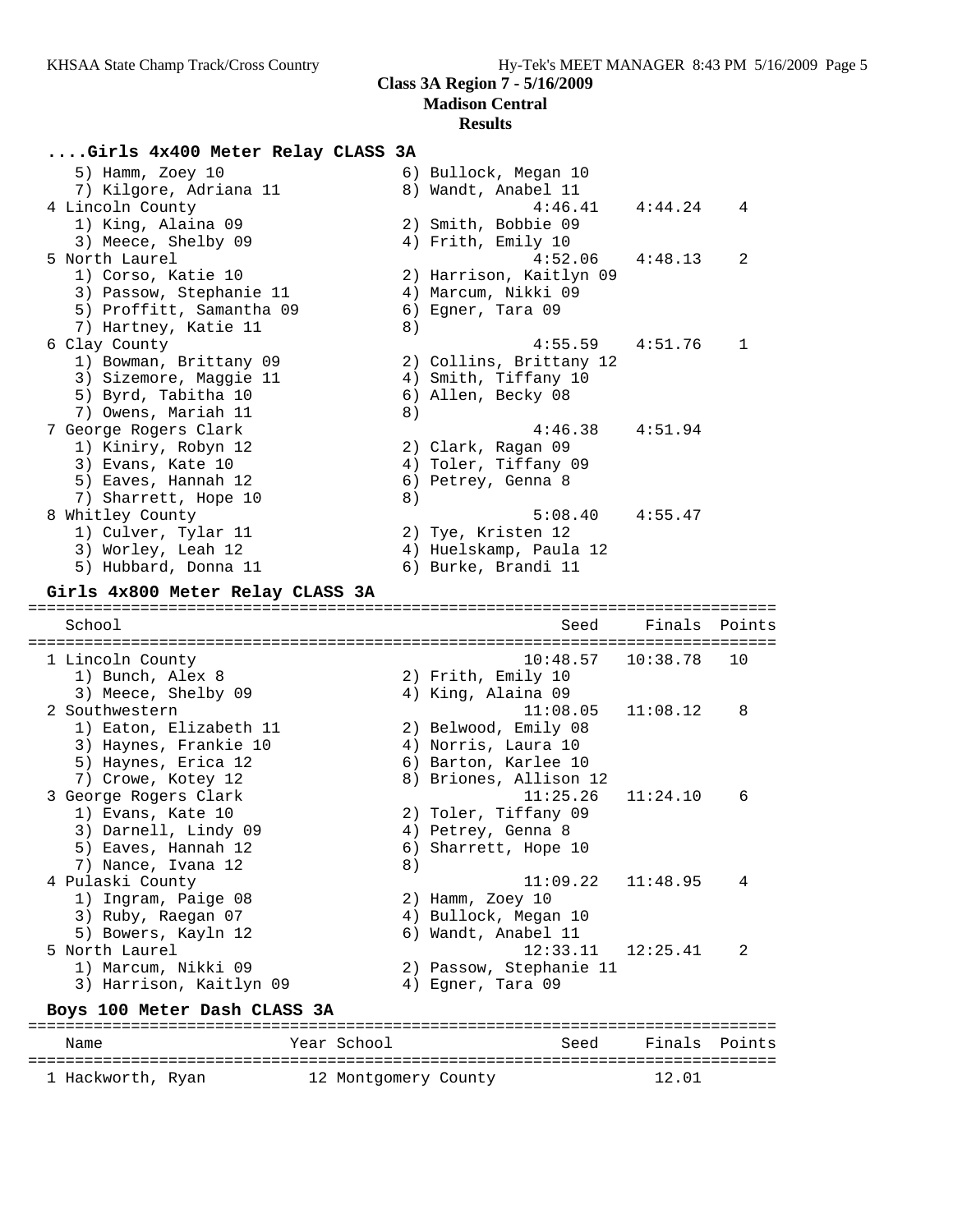| Boys 100 Meter Dash CLASS 3A      |                                                  |                    |                    |                |
|-----------------------------------|--------------------------------------------------|--------------------|--------------------|----------------|
| 2 McCane, Derek                   | 12 Montgomery County                             |                    | 12.40              |                |
| 3 Rednour, Jonathon               | 10 North Laurel                                  | 13.68              | 13.57              |                |
| 4 Wagers, Dylan                   | 09 North Laurel                                  | 14.80              | 15.35              |                |
| Section 2                         |                                                  |                    |                    |                |
| 1 Cox, Darian                     | 10 Madison Central                               | 12.45              | 11.99              | $\mathbf{1}$   |
| 2 Banning, Anthony                | 09 Whitley County                                | 12.25              | 12.63              |                |
| 3 Beeding, Rhyne                  | 10 Lincoln County                                | 12.87              | 12.85              |                |
| 4 Wells, Nathaniel Joseph         | 09 George Rogers Clark                           | 13.14              | 13.15              |                |
| 5 Word, Brandon                   | 09 Clay County                                   | 13.37              | 13.46              |                |
| 6 Ping, Andrew                    | 09 George Rogers Clark                           | 13.30              | 13.47              |                |
| Section 3                         |                                                  |                    |                    |                |
| 1 Hines, Winston                  | 12 Pulaski County                                | 11.74              | 11.50              | 10             |
| 2 White, RC                       | 11 Pulaski County                                | 11.74              | 11.55              | 8              |
| 3 Preston, Ian                    | 10 Southwestern                                  | 11.57              | 11.55              | 6              |
| 4 Douglas, Mason                  | 10 Southwestern                                  | 11.68              | 11.56              | 4              |
| 5 Bowlin, Cody                    | 10 Whitley County                                | 11.81              | 11.66              | 2              |
| 6 Smith, Jamie<br>7 Smith, Jeremy | 11 South Laurel<br>11 South Laurel               | 11.70              | 12.20              |                |
|                                   | 10 Madison Central                               | 11.94<br>11.93     | 12.41<br>12.75     |                |
| 8 Vonwechmar, Tyler               |                                                  |                    |                    |                |
| Boys 200 Meter Dash CLASS 3A      |                                                  |                    |                    |                |
| Name                              | Year School                                      |                    | Seed Finals Points |                |
|                                   |                                                  |                    |                    |                |
| Section 1                         |                                                  |                    |                    |                |
| 1 Ballew, James                   | 11 Madison Central                               |                    | 23.22              | 10             |
| 2 Hutton, Robert                  | 11 North Laurel                                  | 25.50              | 25.30              |                |
| 3 Brown, Joshua                   | 09 South Laurel                                  | 25.37              | 26.66              |                |
| Section 2                         |                                                  |                    |                    |                |
| 1 Douglas, Mason                  | 10 Southwestern                                  | 23.80              | 23.61              | 8              |
| 2 White, RC                       | 11 Pulaski County                                | 23.94              | 23.75              | 6              |
| 3 Hines, Winston                  | 12 Pulaski County                                | 24.00              | 23.94              | $\overline{4}$ |
| 4 Preston, Ian                    | 10 Southwestern                                  | 23.66              | 24.08              | $\overline{c}$ |
| 5 Bowlin, Cody                    | 10 Whitley County                                | 24.82              | 24.57              | $\mathbf{1}$   |
| 6 Mosley, Caleb                   | 12 North Laurel                                  | 24.71              | 24.70              |                |
| 7 Dixon, Clay                     | 09 George Rogers Clark 24.74                     |                    | 24.87              |                |
| 8 Smith, Jeremy                   | 11 South Laurel                                  | 24.97              | 25.29              |                |
| Boys 400 Meter Dash CLASS 3A      |                                                  |                    |                    |                |
| Name                              | Year School                                      | Seed Finals Points |                    |                |
| 1 Ridenor, Zak                    |                                                  | 58.14              | 57.33              |                |
| 2 Mason, William                  | 12 George Rogers Clark<br>09 George Rogers Clark | 1:00.25            | 58.95              |                |
| 3 Poston, Jeffrey                 | 10 South Laurel                                  | 59.40              | 59.81              |                |
| 4 Harris, Landon                  | 10 South Laurel                                  | 58.54              | 1:00.59            |                |
| 5 Ealy, Caleb                     | 09 Clay County                                   | 1:02.32            | 1:02.06            |                |
| 6 Word, Brandon                   | 09 Clay County                                   | 1:02.70            | 1:05.22            |                |
| 7 Nelson, Aaron                   | 09 North Laurel                                  | 1:08.98            | 1:11.82            |                |
| Section 3                         |                                                  |                    |                    |                |
| 1 Jones, Trevor                   | 12 Southwestern                                  | 52.30              | 52.68              | 10             |
| 2 Archer, Tyler                   | 11 Whitley County                                | 54.08              | 53.90              | 8              |
| 3 White, RC                       | 11 Pulaski County                                | 53.30              | 54.25              | 6              |
| 4 Lopez, Edgar                    | 12 Montgomery County                             | 56.90              | 55.74              | $\,4$          |
| 5 Burgess, Clint                  | 10 Madison Central                               | 57.28              | 56.84              | $\overline{2}$ |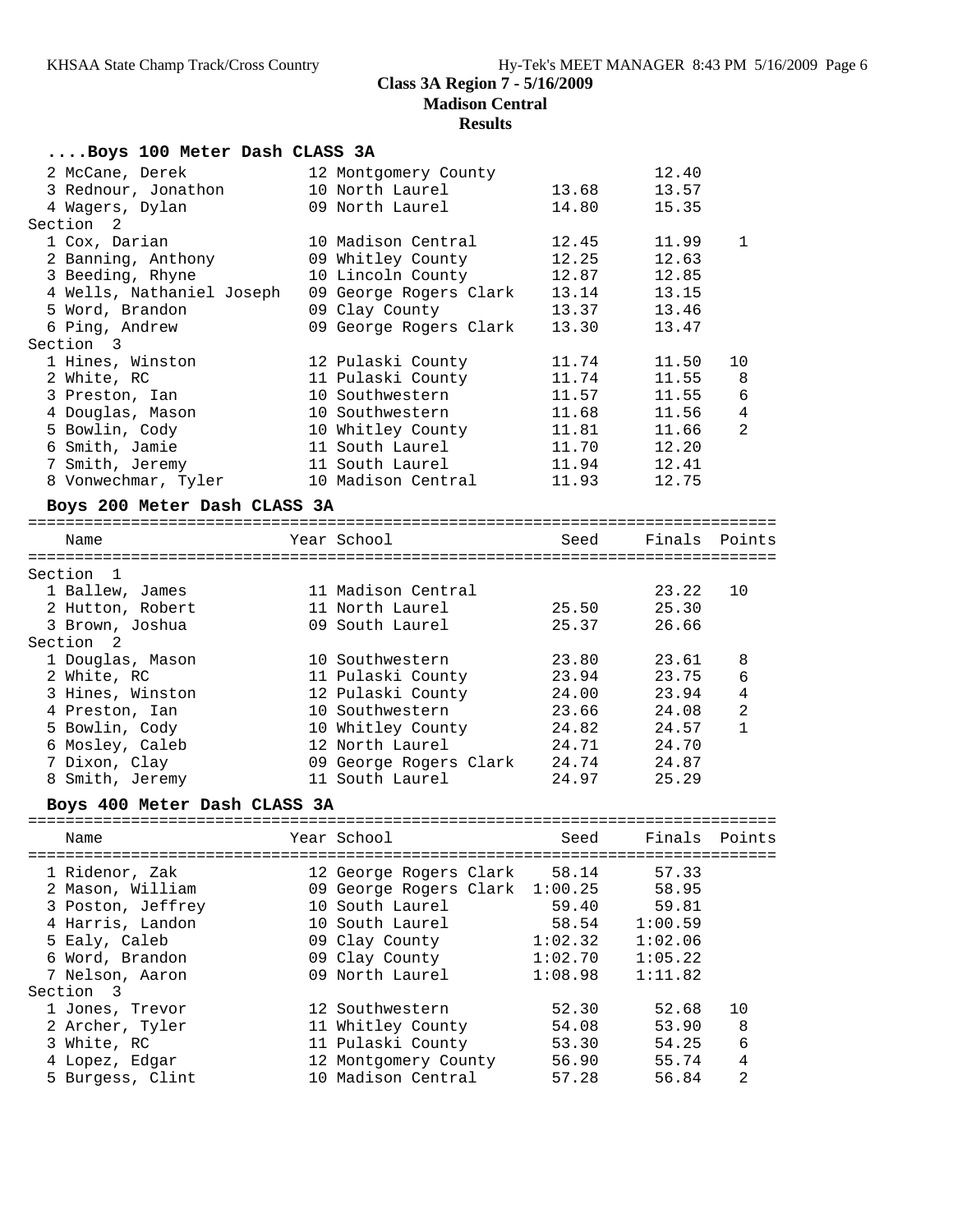# **Madison Central**

| Boys 400 Meter Dash CLASS 3A |                                                          |          |                     |                |
|------------------------------|----------------------------------------------------------|----------|---------------------|----------------|
| 6 Ping, Kevin                | 11 Southwestern                                          | 56.30    | 57.13               | 1              |
| 7 McCane, Daryl              | 09 Montgomery County                                     |          | 1:04.24             |                |
| Boys 800 Meter Run CLASS 3A  |                                                          |          |                     |                |
|                              |                                                          |          |                     |                |
| Name                         | Year School                                              | Seed     | Finals              | Points         |
|                              |                                                          |          |                     |                |
| Section 1                    |                                                          |          |                     |                |
| 1 Jones, Trevor              | 12 Southwestern                                          | 1:57.10  | 2:08.18             | 10             |
| 2 Denham, Tyler              | 11 Southwestern                                          | 2:08.99  | 2:10.56             | 8              |
| 3 Belcher, Elbert            | 10 Clay County                                           | 2:13.34  | 2:14.13             | 6              |
| 4 Inman, Tyler               | 11 South Laurel                                          | 2:17.90  | 2:15.28             | 4              |
| 5 Brumley, Justin            | 12 Pulaski County                                        | 2:10.00  | 2:16.60             | $\overline{a}$ |
| 6 Eads, Michael              | 10 Pulaski County                                        | 2:14.80  | 2:17.04             | $\mathbf{1}$   |
| 7 Covey, Justin              | 10 Montgomery County                                     | 2:23.16  | 2:20.05             |                |
| 8 Couch, Shawn               | 09 Clay County                                           | 2:18.84  | 2:22.96             |                |
| 9 Archer, Brandon            | 10 Whitley County                                        | 2:20.36  | 2:23.15             |                |
| 10 Ray, Collin               | 10 Montgomery County                                     | 2:26.65  | 2:25.21             |                |
| 11 Shade, Lincoln            | 09 Madison Central                                       | 2:33.66  | 2:25.54             |                |
| 12 Pangburn, Ian             | 09 George Rogers Clark 2:35.65                           |          | 2:26.79             |                |
| 13 Williams, Jerome          | 09 Madison Central                                       |          | 2:28.19             |                |
| 14 Parrott, Keith            | 12 North Laurel                                          | 2:28.94  | 2:30.94             |                |
| Boys 1600 Meter Run CLASS 3A |                                                          |          |                     |                |
|                              |                                                          |          |                     |                |
| Name                         | Year School                                              | Seed     | Finals              | Points         |
| 1 Denham, Tyler              | 11 Southwestern                                          | 4:44.26  | 4:40.01             | 10             |
| 2 Rhode, Sabastian           | 12 Southwestern                                          | 4:35.40  | 4:43.14             | 8              |
| 3 Melton, Robert             | 10 North Laurel                                          |          | $4:46.34$ $4:44.04$ | 6              |
| 4 Brumley, Justin            | 12 Pulaski County                                        | 4:49.83  | 4:57.85             | $\overline{4}$ |
| 5 Belcher, Elbert            | 10 Clay County                                           | 4:56.34  | 5:01.11             | $\overline{a}$ |
| 6 Eads, Michael              | 10 Pulaski County                                        | 4:57.90  | 5:03.82             | $\mathbf{1}$   |
| 7 Bendure, Matt              | 11 Madison Central                                       | 5:11.15  | 5:04.46             |                |
| 8 Ray, Collin                | 10 Montgomery County                                     | 5:15.60  | 5:09.11             |                |
| 9 Covey, Justin              | 10 Montgomery County                                     | 5:11.70  | 5:12.08             |                |
| 10 Bailey, Brandon           | 08 George Rogers Clark                                   |          | 5:16.05             |                |
| 11 Gaynor, Layne             | 08 North Laurel                                          | 5:15.07  | 5:17.10             |                |
| 12 Morgan, Kevin             | 12 South Laurel                                          | 5:19.80  | 5:24.04             |                |
| 13 Foley, Ricky              | 09 Lincoln County                                        | 5:37.57  | 5:24.90             |                |
| 14 Lewis, Colton             |                                                          |          | 5:25.49             |                |
|                              | 11 George Rogers Clark 5:21.97<br>09 Clay County 5:48.10 |          | 5:51.61             |                |
| 15 Kemp, Zac                 | 10 South Laurel                                          |          | $6:02.00$ $6:03.77$ |                |
| 16 Reynolds, Austin          |                                                          |          |                     |                |
| Boys 3200 Meter Run CLASS 3A |                                                          |          |                     |                |
| Name                         | Year School                                              | Seed     | Finals              | Points         |
|                              |                                                          |          |                     |                |
| 1 Rhode, Sabastian           | 12 Southwestern                                          | 10:03.20 | 10:32.16            | 10             |
| 2 Sanders, Eric              | 11 Lincoln County                                        | 11:00.20 | 10:33.56            | 8              |
| 3 Denham, Tyler              | 11 Southwestern                                          | 10:37.50 | 10:44.77            | 6              |
| 4 Melton, Robert             | 10 North Laurel                                          | 10:46.64 | 10:47.27            | 4              |
| 5 Goldson, Jimmy             | 07 Pulaski County                                        | 10:52.20 | 10:51.42            | 2              |
| 6 Bendure, Matt              | 11 Madison Central                                       | 11:01.81 | 11:12.71            | 1              |
| 7 Smiley, Brandon            | 10 Pulaski County                                        | 11:10.80 | 11:17.97            |                |
|                              |                                                          |          |                     |                |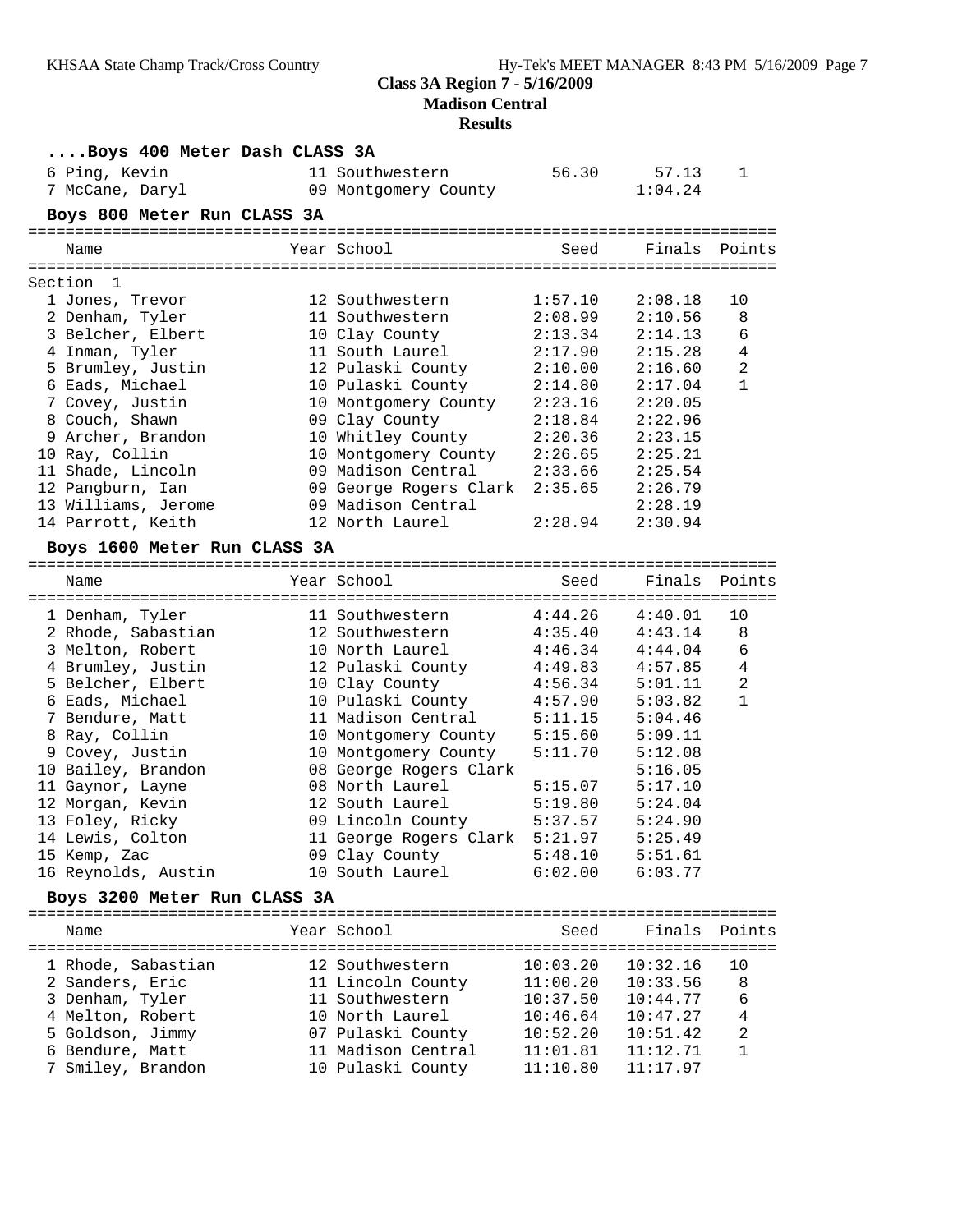| Boys 3200 Meter Run CLASS 3A    |                                 |          |               |                |
|---------------------------------|---------------------------------|----------|---------------|----------------|
| 8 Gaynor, Layne                 | 08 North Laurel                 | 11:11.80 | 11:18.43      |                |
| 9 Couch, Shawn                  | 09 Clay County                  | 11:38.84 | 12:01.60      |                |
| 10 Morgan, Kevin                | 12 South Laurel                 | 11:44.20 | 12:12.12      |                |
| 11 Lewis, Colton                | 11 George Rogers Clark 12:07.86 |          | 12:33.55      |                |
| 12 Smith, Cody                  | 09 Clay County                  | 12:56.50 | 13:14.03      |                |
| 13 Lambert, Nick                | 09 George Rogers Clark 13:45.08 |          | 13:46.00      |                |
|                                 |                                 |          |               |                |
| Boys 110 Meter Hurdles CLASS 3A |                                 |          |               |                |
| Name                            | Year School                     | Seed     | Finals Points |                |
|                                 |                                 |          |               |                |
| Section 2                       |                                 |          |               |                |
| 1 Mosley, Caleb                 | 12 North Laurel                 | 15.75    | 15.98         | 10             |
| 2 Muse, Chris                   | 11 Pulaski County               | 16.10    | 16.25         | 8              |
| 3 Mote, Taylor                  | 11 Southwestern                 | 17.90    | 17.81         | 6              |
| 4 Wooldridge, Zach              | 10 Pulaski County               | 18.80    | 17.94         | 4              |
| 5 Collins, Andrew               | 12 George Rogers Clark 19.04    |          | 18.35         | $\overline{a}$ |
| 6 Gaskin, Charlie               | 10 South Laurel                 | 19.40    | 19.10         | 1              |
| 7 Wilson, LaTrell               | 09 Southwestern                 |          | 19.74         |                |
| 8 Foley, Ricky                  | 09 Lincoln County               | 19.50    | 21.02         |                |
| Boys 300 Meter Hurdles CLASS 3A |                                 |          |               |                |
|                                 |                                 |          |               |                |
| Name                            | Year School                     | Seed     | Finals        | Points         |
|                                 |                                 |          |               |                |
| Section 1                       |                                 |          |               |                |
| 1 Muse, Chris                   | 11 Pulaski County               | 44.25    | 41.56         | 10             |
| 2 Mosley, Caleb                 | 12 North Laurel                 | 41.74    | 41.58         | 8              |
| 3 Mote, Taylor                  | 11 Southwestern                 | 46.33    | 45.86         | 6              |
| 4 Tounge, Michael               | 09 Southwestern                 | 47.71    | 47.60         | 4              |
| 5 Wooldridge, Zach              | 10 Pulaski County               | 47.40    | 47.67         | $\overline{a}$ |
| 6 Gaskin, Charlie               | 10 South Laurel                 | 47.90    | 49.25         | $\mathbf{1}$   |
| 7 Siler, Justin                 | 12 Whitley County               | 52.24    | 51.50         |                |
| 8 Collins, Andrew               | 12 George Rogers Clark 50.66    |          | 53.98         |                |
| Boys 4x100 Meter Relay CLASS 3A |                                 |          |               |                |
|                                 |                                 |          |               |                |
| School                          |                                 | Seed     | Finals Points |                |
| 1 Madison Central               |                                 | 46.81    | 45.93         | 10             |
| 1) Bosley, Craig 11             | 2) Sweat, Avery 11              |          |               |                |
| 3) Taylor, Kyran 11             | 4) Ballew, James 11             |          |               |                |
| 5) Vonwechmar, Tyler 10         | 6) Cox, Darian 10               |          |               |                |
| 7) Lane, Clayton 10             | 8)                              |          |               |                |
| 2 Southwestern                  |                                 | 45.84    | 46.36         | 8              |
| 1) Mitchell, Anthony 12         | 2) Mote, Taylor 11              |          |               |                |
| 3) Douglas, Mason 10            | 4) Preston, Ian 10              |          |               |                |
| 5) Powell, Dustin 09            | 6) Floyd, John 11               |          |               |                |
| 7) Trotter, Caleb 09            | 8)                              |          |               |                |
| 3 Whitley County                |                                 | 48.44    | 47.44         | 6              |
| 1) Banning, Anthony 09          | 2) Archer, Tyler 11             |          |               |                |
| 3) Bowlin, Cody 10              | 4) Lester, Joey 12              |          |               |                |
| 5) Hendrickson, Kevin 08        | 6) Powers, Jason 12             |          |               |                |
| 7) Lebanion, Jaime 11           | 8)                              |          |               |                |
| 4 Montgomery County             |                                 |          | 47.73         | 4              |
|                                 |                                 |          |               |                |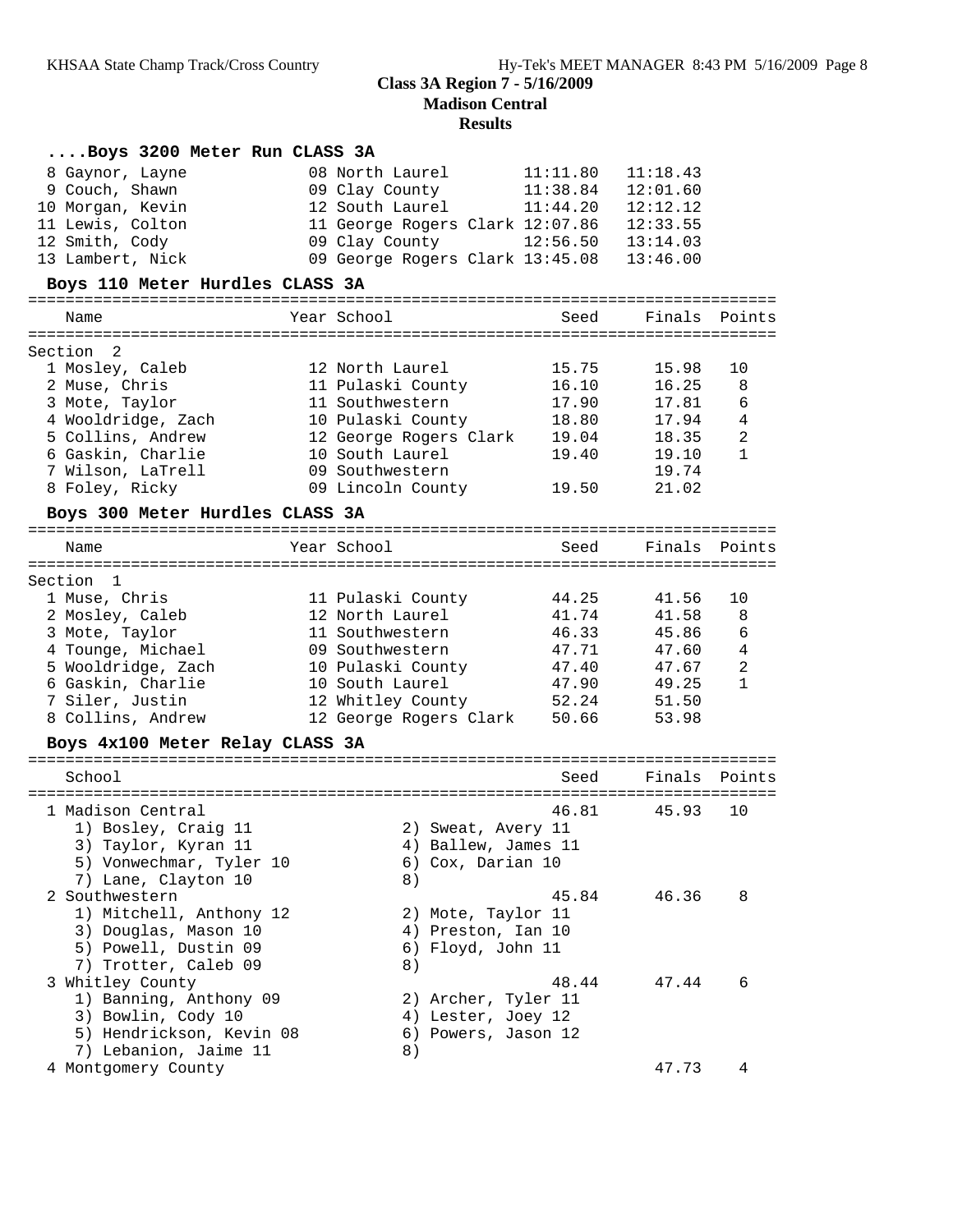#### **Results**

#### **....Boys 4x100 Meter Relay CLASS 3A**

| 1) McCane, Daryl 09     | 2) McCane, Derek 12    |       |                |
|-------------------------|------------------------|-------|----------------|
| 3) Cundiff, Tyler 12    | 4) Hackworth, Ryan 12  |       |                |
| 5) Record, Lijah 09     | 6) Huff, Mckenzie 10   |       |                |
| 5 Pulaski County        | 47.34                  | 48.12 | $\overline{2}$ |
| 1) Wooldridge, Alec 08  | 2) McOueen, Steve 10   |       |                |
| 3) Abner, Alex 10       | 4) Eastham, Zac 10     |       |                |
| 5) Letner, Ralph 10     | 6) Heinen, Jacob 09    |       |                |
| 7) Williams, Matt 10    | 8) Eads, Michael 10    |       |                |
| 6 South Laurel          | 48.78                  | 48.15 | $\mathbf{1}$   |
| 1) Smith, Jeremy 11     | 2) Vaughn, Tyler 10    |       |                |
| 3) Wright, John 11      | 4) Smith, Jamie 11     |       |                |
| 5) Brown, Joshua 09     | 6) Gaskin, Charlie 10  |       |                |
| 7) Harris, Landon 10    | 8) Reynolds, Austin 10 |       |                |
| 7 North Laurel          | 55.88                  | 55.61 |                |
| 1) Rednour, Jonathon 10 | 2) Wagers, Dylan 09    |       |                |
| 3) Parrott, Keith 12    | 4) Hyde, Corey 09      |       |                |
| 5) Wampler, Timmy 12    | 6) Nelson, Aaron 09    |       |                |
|                         |                        |       |                |

#### **Boys 4x200 Meter Relay CLASS 3A**

================================================================================ School Seed Finals Points ================================================================================ 1 Southwestern 1:35.54 1:34.96 10 1) Mitchell, Anthony 12 2) Mote, Taylor 11 3) Douglas, Mason 10 (4) Preston, Ian 10 5) Trotter, Caleb 09 6) Ping, Kevin 11 7) Floyd, John 11 8) Wilson, LaTrell 09 2 Madison Central 1:35.63 1:35.50 8 1) Bosley, Craig 11 2) Taylor, Kyran 11 3) Ballew, James 11 4) Sweat, Avery 11 5) Lane, Clayton 10 (6) Cox, Darian 10 7) Vonwechmar, Tyler 10 (8) 3 South Laurel 1:38.20 1:38.24 6 1) Smith, Jeremy 11 2) Vaughn, Tyler 10 3) Brown, Joshua 09 4) Smith, Jamie 11 5) Wright, John 11 6) Gaskin, Charlie 10 7) Harris, Landon 10 8) Reynolds, Austin 10 4 Whitley County 1:39.79 1:38.34 4 1) Banning, Anthony 09 2) Archer, Tyler 11 3) Bowlin, Cody 10 (4) Lester, Joey 12 5) Hendrickson, Kevin 08 6) Powers, Jason 12 5 Montgomery County 1:38.91 2 1) Cundiff, Tyler 12 2) Lopez, Edgar 12 3) McCane, Daryl 09 4) Hackworth, Ryan 12 5) Covey, Justin 10 6) McCane, Derek 12 6 Pulaski County 1:35.64 1:39.16 1 1) McQueen, Steve 10 2) Wooldridge, Alec 08 3) Abner, Alex 10 4) Eastham, Zac 10 5) Letner, Ralph 10 6) Williams, Matt 10 7) Heinen, Jacob 09 8) Flynn, Mason 10 7 North Laurel 1:44.64 1:45.16 1) Hutton, Robert 11 2) Harrison, Jimmy 10 3) Hyde, Corey 09 (4) Kidd, Andrew 09 5) Marcum, Drew 09 6) Rednour, Jonathon 10 8 George Rogers Clark 1:47.79 1:46.46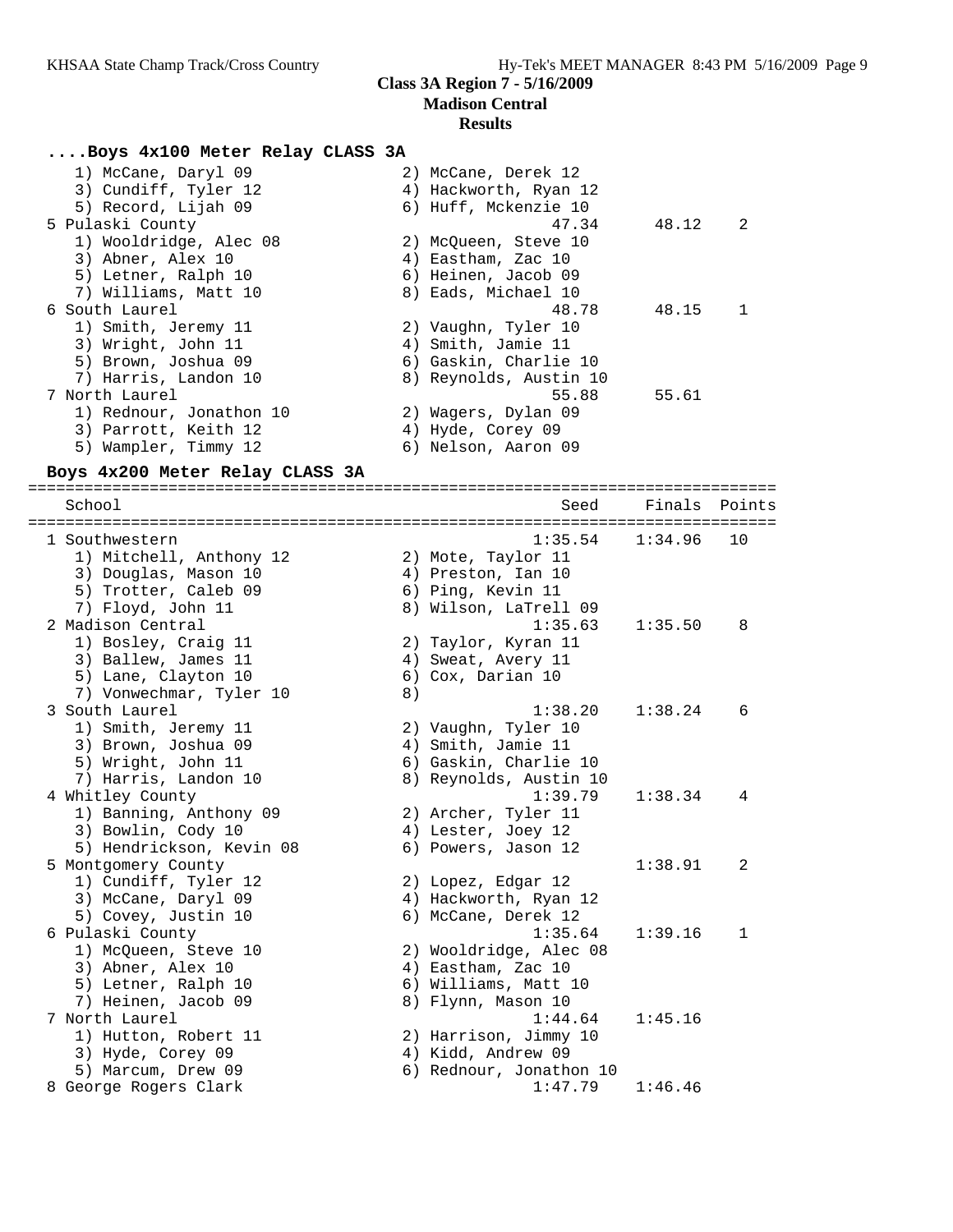**Madison Central**

|           | Boys 4x200 Meter Relay CLASS 3A<br>1) Collins, Andrew 12<br>3) Ping, Andrew 09<br>5) Pangburn, Ian 09<br>7) Bailey, Brandon 08<br>Boys 4x400 Meter Relay CLASS 3A | 2) Wells, Nathaniel Joseph 09<br>4) Mason, William 09<br>6) Pope, William 09<br>8) Lambert, Nick 09 |         |                |
|-----------|-------------------------------------------------------------------------------------------------------------------------------------------------------------------|-----------------------------------------------------------------------------------------------------|---------|----------------|
| School    |                                                                                                                                                                   | Seed<br>================================                                                            | Finals  | Points         |
|           | 1 Clay County                                                                                                                                                     | 4:05.88                                                                                             | 4:12.08 |                |
|           | 1) Word, Brandon 09                                                                                                                                               | 2) Kemp, Zac 09                                                                                     |         |                |
|           | 3) Belcher, Elbert 10                                                                                                                                             | 4) Sanders, Steven 10                                                                               |         |                |
|           | 5) Couch, Shawn 09                                                                                                                                                | 6) Miller, Cody 09                                                                                  |         |                |
|           | 7) Jackson, Ben 11                                                                                                                                                | 8) Ealy, Caleb 09                                                                                   |         |                |
| Section 2 |                                                                                                                                                                   |                                                                                                     |         |                |
|           | 1 Montgomery County                                                                                                                                               |                                                                                                     | 3:44.12 | 10             |
|           | 1) Cundiff, Tyler 12                                                                                                                                              | 2) Lopez, Edgar 12                                                                                  |         |                |
|           | 3) McCane, Derek 12                                                                                                                                               | 4) Covey, Justin 10                                                                                 |         |                |
|           | 5) McCane, Daryl 09                                                                                                                                               | 6) Hackworth, Ryan 12                                                                               |         |                |
|           | 2 Southwestern                                                                                                                                                    | 3:42.94                                                                                             | 3:44.42 | 8              |
|           | 1) Jones, Trevor 12                                                                                                                                               | 2) Trotter, Caleb 09                                                                                |         |                |
|           | 3) Mote, Cody 10                                                                                                                                                  | 4) Rhode, Sabastian 12                                                                              |         |                |
|           | 5) McQueen, Craig 12<br>7) Rink, Shawn 11                                                                                                                         | 6) Whiles, Seath 11<br>8) Ping, Kevin 11                                                            |         |                |
|           | 3 Madison Central                                                                                                                                                 | 3:54.62                                                                                             | 3:52.46 | 6              |
|           | 1) Burgess, Clint 10                                                                                                                                              | 2) Taylor, Kyran 11                                                                                 |         |                |
|           | 3) Garrett, Patrick 11                                                                                                                                            | 4) Vonwechmar, Tyler 10                                                                             |         |                |
|           | 5) Lane, Clayton 10                                                                                                                                               | 6) Williams, Jerome 09                                                                              |         |                |
|           | 4 Whitley County                                                                                                                                                  | 3:50.73                                                                                             | 3:53.26 | 4              |
|           | 1) Archer, Brandon 10                                                                                                                                             | 2) Archer, Tyler 11                                                                                 |         |                |
|           | 3) Lester, Joey 12                                                                                                                                                | 4) Siler, Justin 12                                                                                 |         |                |
|           | 5) Walden, Jimmy 11                                                                                                                                               | 6) Peace, Jared 12                                                                                  |         |                |
|           | 5 George Rogers Clark                                                                                                                                             | 3:59.03                                                                                             | 3:56.42 | 2              |
|           | 1) Dixon, Clay 09                                                                                                                                                 | 2) Ridenor, Zak 12                                                                                  |         |                |
|           | 3) Mason, William 09                                                                                                                                              | 4) Pangburn, Ian 09                                                                                 |         |                |
|           | 5) Bailey, Brandon 08                                                                                                                                             | 6) Gapp, Amos 11                                                                                    |         |                |
|           | 7) Pope, William 09                                                                                                                                               | 8) Lambert, Nick 09                                                                                 |         |                |
|           | 6 South Laurel                                                                                                                                                    | 4:00.30                                                                                             | 4:06.59 | 1              |
|           | 1) Brown, Joshua 09                                                                                                                                               | 2) Poston, Jeffrey 10                                                                               |         |                |
|           | 3) Wright, John 11                                                                                                                                                | 4) Harris, Landon 10                                                                                |         |                |
|           | 5) Vaughn, Tyler 10                                                                                                                                               | 6) Reynolds, Austin 10                                                                              |         |                |
|           | 7) Poston, Nicholas 12                                                                                                                                            | 8) Gaskin, Charlie 10                                                                               |         |                |
|           | 7 North Laurel                                                                                                                                                    | 4:02.85                                                                                             | 4:08.21 |                |
|           | 1) Kidd, Andrew 09                                                                                                                                                | 2) Marcum, Drew 09                                                                                  |         |                |
|           | 3) Harrison, Jimmy 10                                                                                                                                             | 4) Hutton, Robert 11                                                                                |         |                |
|           | 5) Gaynor, Layne 08<br>-- Pulaski County                                                                                                                          | 6) Parrott, Keith 12<br>3:44.84                                                                     |         | throwing baton |
|           | 1) Brumley, Justin 12                                                                                                                                             | 2) Wooldridge, Alec 08                                                                              | DQ      |                |
|           | 3) Williams, Matt 10                                                                                                                                              | 4) White, RC 11                                                                                     |         |                |
|           | 5) Letner, Ralph 10                                                                                                                                               | 6) McQueen, Steve 10                                                                                |         |                |
|           | 7) Eads, Michael 10                                                                                                                                               | 8) Clark, Ryan 10                                                                                   |         |                |